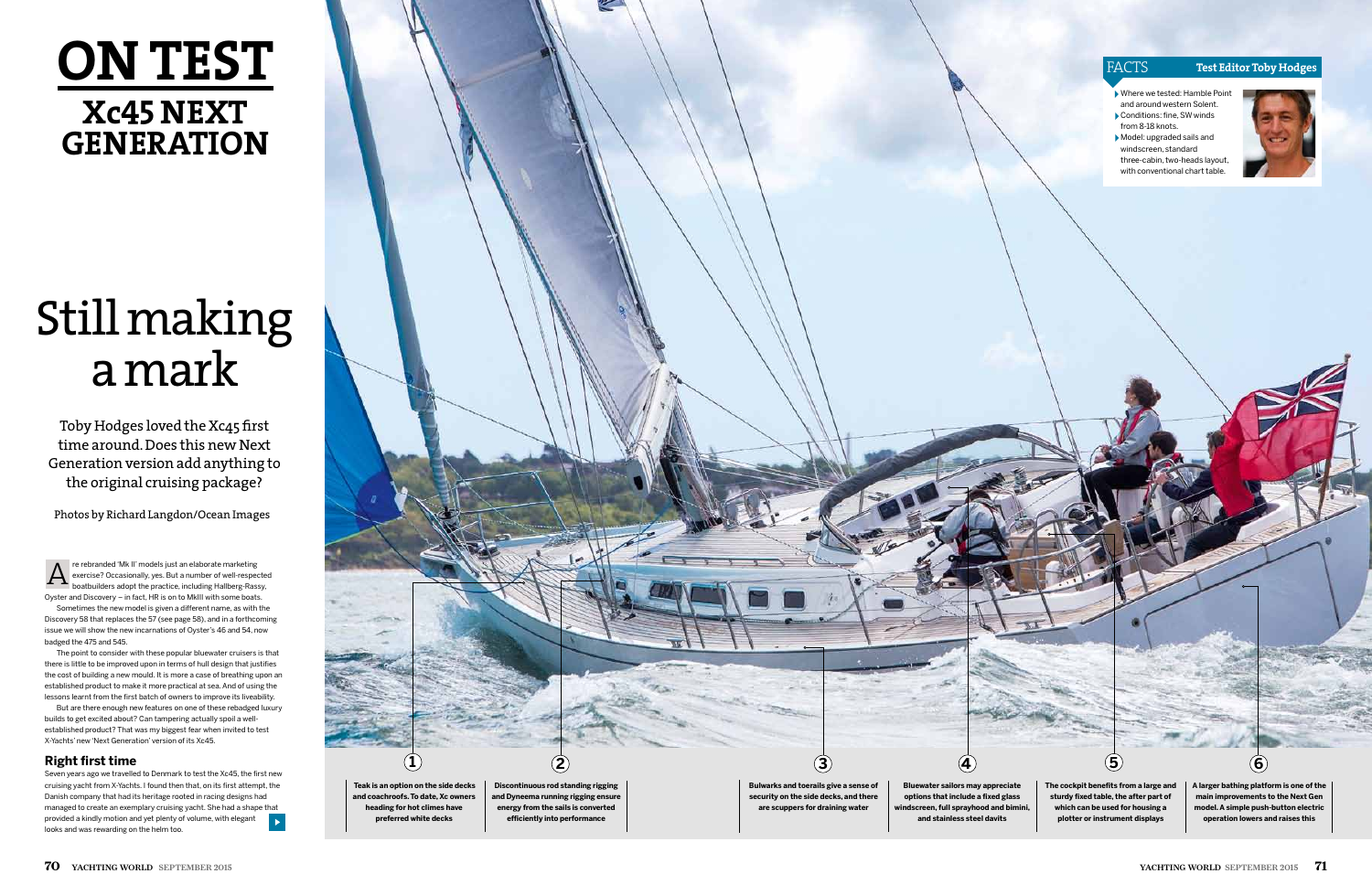## **on test: Xc45 next generation**

remind me how rewarding this yacht is at sea. She is a sleek cruiser, slippery yet stable, with a soft, quiet, well-mannered motion.

Average boat length has grown significantly since the original Xc45 was launched. But what stood out for me is how ideal a size she remains for a couple or small family. By this I mean that she is easy to manoeuvre and that the loads are manageable. She is only around 14 tonnes on the water, hence the sheets can be relatively narrow in diameter (10-12mm), which is easy to handle. The cockpit is deep and well-protected from the elements, yet compact in size, and with a comparatively narrow beam it is easy to move from one wheel to the other during a tack.



**Above: the swim platform is now twice the size, but the liferaft**  cannot be launched as easily. **• Below:** secure side decks







The true pleasure is reserved for helming as this is a real sailor's yacht. Some bluewater cruisers make you want to engage the autopilot after a few minutes on the helm. The X is the opposite – you won't want to leave the wheel. Helming from the quarters provides more

pleasure than a centre-cockpit layout because the steering linkage is more direct and the sight lines are clearer. The Xc45 has good balance and enough feedback to feel small gusts yet remind you of her medium displacement. The electric mainsheet





**continues to favour a smart teak finish to its interiors. The Xc45 now benefits from more natural light and stowage** 



**throughout** 

#### **Above: sailing from the aft quarter is rewarding enough not to want to surrender the helm**

elegant counter transom. Originally X had designed a clever liferaft launching system into

this, but it used valuable locker space and resulted in a small bathing platform. Liferaft stowage is now below the cockpit sole, creating a much larger, more practical platform and more stowage space aft in what was the liferaft locker. The liferaft cannot now be launched so efficiently, however, and the quarter lockers remain difficult to access.

The Xc45 has been adapted behind the scenes. X found weight savings throughout the boat in the joiner work and construction (225kg), adding this as ballast into the keel for greater stability. The stainless steel arch that supported the mainsheet has been replaced with carbon fibre, for example, saving weight and space by opening up the headroom below.

#### **Aft cockpit appeal**

We originally published a full report on the performance of the Xc45 from our Denmark test in lively conditions. As little has changed with the hull design, it was pointless to repeat the process in terms of performance evaluation. But a Solent sailing trial on the Xc45 Next Generation model, held in a gusty breeze ranging from 8-18 knots, did serve to

#### **Subtle differences**

X Yachts surveyed as many Xc owners as possible about what they would change. These owners are typically couples in their sixties, occasionally sailing with friends or grown-up children. A percentage come from a racing or performance background, hence the desire for a yacht that provides some sailing fulfilment.

The improvements these owners suggested were minor details rather than major changes. As with the Discovery on page 58, it is the smaller practical things that tend to make a big difference when living aboard.

For instance, several reported that there was not enough bin space on the original design. So the galley sink on the new model is located more centrally to create large bins below the worksurface inboard.

There is a lot more stowage and optional stowage throughout. Internal storage space was obviously found wanting on the original design, in fact, as X has now used every nook and cranny possible as potential stowage space. Lockers and drawers now have self-locking, soft-closing mechanisms and the drawers are mounted on hidden runners so they can be pulled out fully.

Another improvement is to be found in the

I was smitten, and I was not alone. The Xc45 went on to win a European Yacht of the Year award, and a full range of cruising Xs were born. Since then an impressive 250 of these have been sold and between them have sailed around one million miles.

So why mess with such a successful design? X-Yachts has decided to go through its Xc range and update it with modifications, starting with the Xc45. 'Next Generation' is its slogan for these Mk II versions.

On boarding this new Xc45, I thought she seemed compact, low and narrow compared with today's shapes – but these are not necessarily criticisms. Indeed it's rare these days to be able to board a yacht of this size from the dock without needing steps.

Time is cruel though. Park the original X alongside a fleet of modern designs at a boat show and you'll notice how some features have moved on. So tweaks to this Next Generation model have brought the Xc45 up to date both aesthetically and practically.

Larger hull windows immediately make the revised Xc45 look more contemporary – and they provide more light below to help freshen up a calming and fairly traditional Scandinavian-style interior.